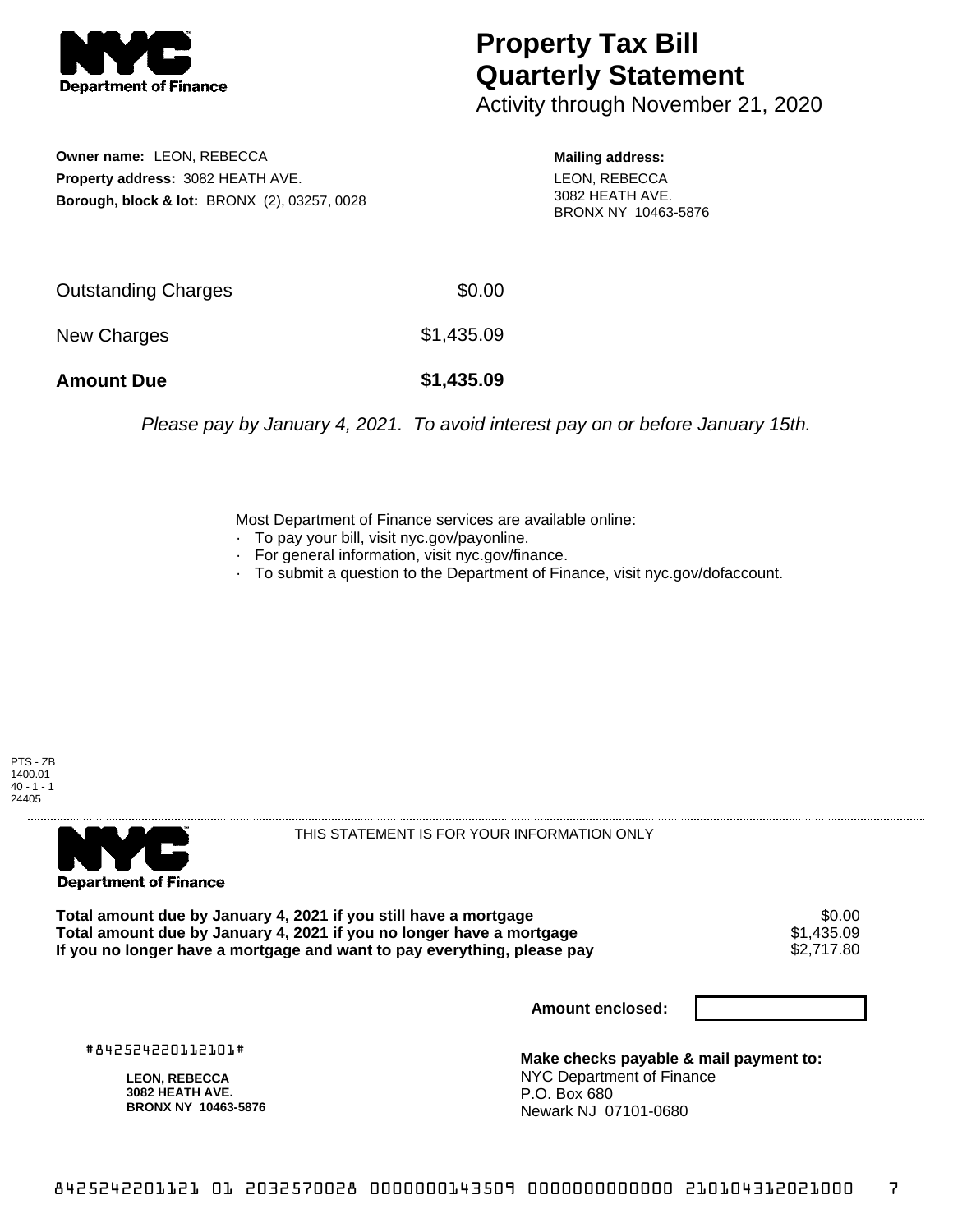

| <b>Billing Summary</b>                                                     | <b>Activity Date Due Date</b> |                             | Amount        |
|----------------------------------------------------------------------------|-------------------------------|-----------------------------|---------------|
| Outstanding charges including interest and payments                        |                               |                             | \$0.00        |
| Finance-Property Tax                                                       |                               | 01/01/2021                  | \$0.00        |
| <b>Star Savings</b>                                                        | 11/06/2020                    |                             | \$74.00       |
| Finance-Property Tax                                                       |                               | 01/01/2021                  | \$1,228.09    |
| <b>Star Savings</b>                                                        | 11/06/2020                    |                             | \$74.00       |
| Payment                                                                    | 09/29/2020                    | Select Portfolio Srvcng Inc | $$-1,228.09$  |
| Finance-Property Tax                                                       |                               | 01/01/2021                  | \$1,228.09    |
| <b>Adopted Tax Rate</b>                                                    |                               |                             | $$-15.00$     |
| <b>Star Savings</b>                                                        | 11/06/2020                    |                             | \$74.00       |
| <b>Total amount due</b>                                                    |                               |                             | \$1,435.09    |
| <b>Tax Year Charges Remaining</b>                                          | <b>Activity Date Due Date</b> |                             | <b>Amount</b> |
| Finance-Property Tax                                                       |                               | 04/01/2021                  | \$1,228.09    |
| <b>Adopted Tax Rate</b>                                                    |                               |                             | $$-15.00$     |
| <b>Star Savings</b>                                                        | 11/06/2020                    |                             | \$74.00       |
| Total tax year charges remaining                                           |                               |                             | \$1,287.09    |
| If you pay everything you owe by January 4, 2021, you would save:          |                               |                             | \$4.38        |
| How We Calculated Your Property Tax For July 1, 2020 Through June 30, 2021 |                               |                             |               |
|                                                                            |                               | Overall                     |               |
| Tax class 1 - Small Home, Less Than 4 Families                             |                               | <b>Tax Rate</b>             |               |
| Original tax rate billed                                                   |                               | 21.1670%                    |               |
| New Tax rate                                                               |                               | 21.0450%                    |               |
| <b>Estimated Market Value \$568,000</b>                                    |                               |                             |               |
|                                                                            |                               |                             | <b>Taxes</b>  |
| <b>Billable Assessed Value</b>                                             |                               | \$24,606                    |               |
| <b>Taxable Value</b>                                                       |                               | \$24,606 x 21.0450%         |               |
| <b>Tax Before Abatements and STAR</b>                                      |                               | \$5,178.36                  | \$5,178.36    |
|                                                                            |                               |                             | \$5,178.36    |
| Annual property tax                                                        |                               |                             |               |
| Original property tax billed in June 2020                                  |                               |                             | \$4,912.36    |
| <b>Change In Property Tax Bill Based On New Tax Rate</b>                   |                               |                             | $$ -30.00$    |
|                                                                            |                               |                             |               |

## **Home banking payment instructions:**

- 1. **Log** into your bank or online bill pay website.
- 2. **Add** the new payee: NYC DOF Property Tax. Enter your account number, which is your boro, block and lot, as it appears here: 2-03257-0028 . You may also need to enter the address for the Department of Finance. The address is P.O. Box 680, Newark NJ 07101-0680.
- 3. **Schedule** your online payment using your checking or savings account.

## **Did Your Mailing Address Change?**

If so, please visit us at **nyc.gov/changemailingaddress** or call **311.**

When you provide a check as payment, you authorize us either to use information from your check to make a one-time electronic fund transfer from your account or to process the payment as a check transaction.